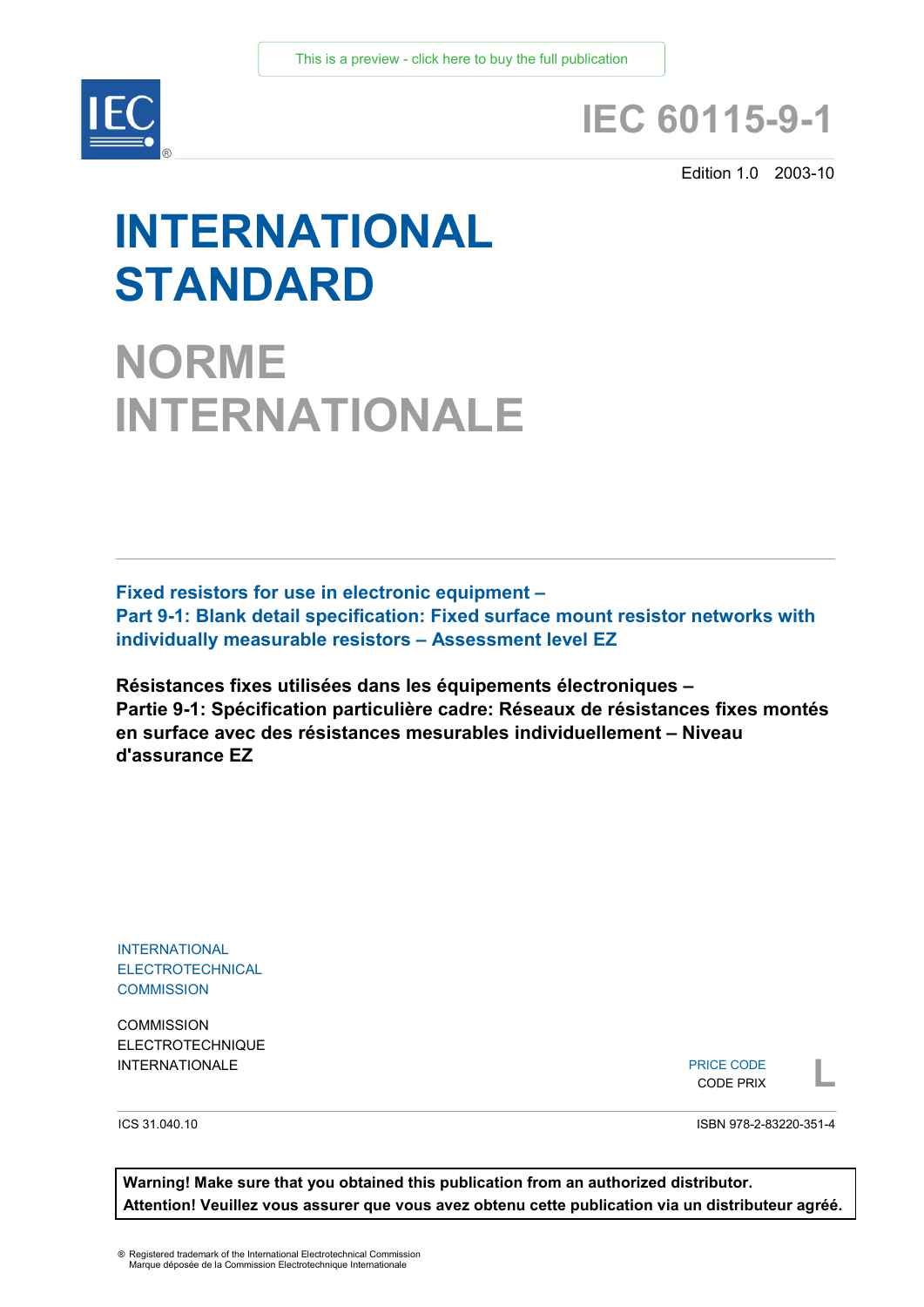[This is a preview - click here to buy the full publication](https://webstore.iec.ch/publication/783&preview=1)

 $-2 - 60115 - 9 - 1 \circ \text{IEC:} 2003$ 

#### INTERNATIONAL ELECTROTECHNICAL COMMISSION \_\_\_\_\_\_\_\_\_\_\_\_

#### **FIXED RESISTORS FOR USE IN ELECTRONIC EQUIPMENT –**

#### **Part 9-1: Blank detail specification: Fixed surface mount resistor networks with individually measurable resistors – Assessment level EZ**

#### FOREWORD

- 1) The International Electrotechnical Commission (IEC) is a worldwide organization for standardization comprising all national electrotechnical committees (IEC National Committees). The object of IEC is to promote international co-operation on all questions concerning standardization in the electrical and electronic fields. To this end and in addition to other activities, IEC publishes International Standards, Technical Specifications, Technical Reports, Publicly Available Specifications (PAS) and Guides (hereafter referred to as "IEC Publication(s)"). Their preparation is entrusted to technical committees; any IEC National Committee interested in the subject dealt with may participate in this preparatory work. International, governmental and nongovernmental organizations liaising with the IEC also participate in this preparation. IEC collaborates closely with the International Organization for Standardization (ISO) in accordance with conditions determined by agreement between the two organizations.
- 2) The formal decisions or agreements of IEC on technical matters express, as nearly as possible, an international consensus of opinion on the relevant subjects since each technical committee has representation from all interested IEC National Committees.
- 3) IEC Publications have the form of recommendations for international use and are accepted by IEC National Committees in that sense. While all reasonable efforts are made to ensure that the technical content of IEC Publications is accurate, IEC cannot be held responsible for the way in which they are used or for any misinterpretation by any end user.
- 4) In order to promote international uniformity, IEC National Committees undertake to apply IEC Publications transparently to the maximum extent possible in their national and regional publications. Any divergence between any IEC Publication and the corresponding national or regional publication shall be clearly indicated in the latter.
- 5) IEC provides no marking procedure to indicate its approval and cannot be rendered responsible for any equipment declared to be in conformity with an IEC Publication.
- 6) All users should ensure that they have the latest edition of this publication.
- 7) No liability shall attach to IEC or its directors, employees, servants or agents including individual experts and members of its technical committees and IEC National Committees for any personal injury, property damage or other damage of any nature whatsoever, whether direct or indirect, or for costs (including legal fees) and expenses arising out of the publication, use of, or reliance upon, this IEC Publication or any other IEC Publications.
- 8) Attention is drawn to the Normative references cited in this publication. Use of the referenced publications is indispensable for the correct application of this publication.
- 9) Attention is drawn to the possibility that some of the elements of this IEC Publication may be the subject of patent rights. IEC shall not be held responsible for identifying any or all such patent rights.

International Standard IEC 60115-9-1 has been prepared by IEC technical committee 40: Capacitors and resistors for electronic equipment.

This bilingual version (2012-09) corresponds to the monolingual English version, published in 2003-10.

The text of this standard is based on the following documents:

| <b>FDIS</b>  | Report on voting |  |  |  |  |
|--------------|------------------|--|--|--|--|
| 40/1345/FDIS | 40/1367/RVD      |  |  |  |  |

Full information on the voting for the approval of this standard can be found in the report on voting indicated in the above table.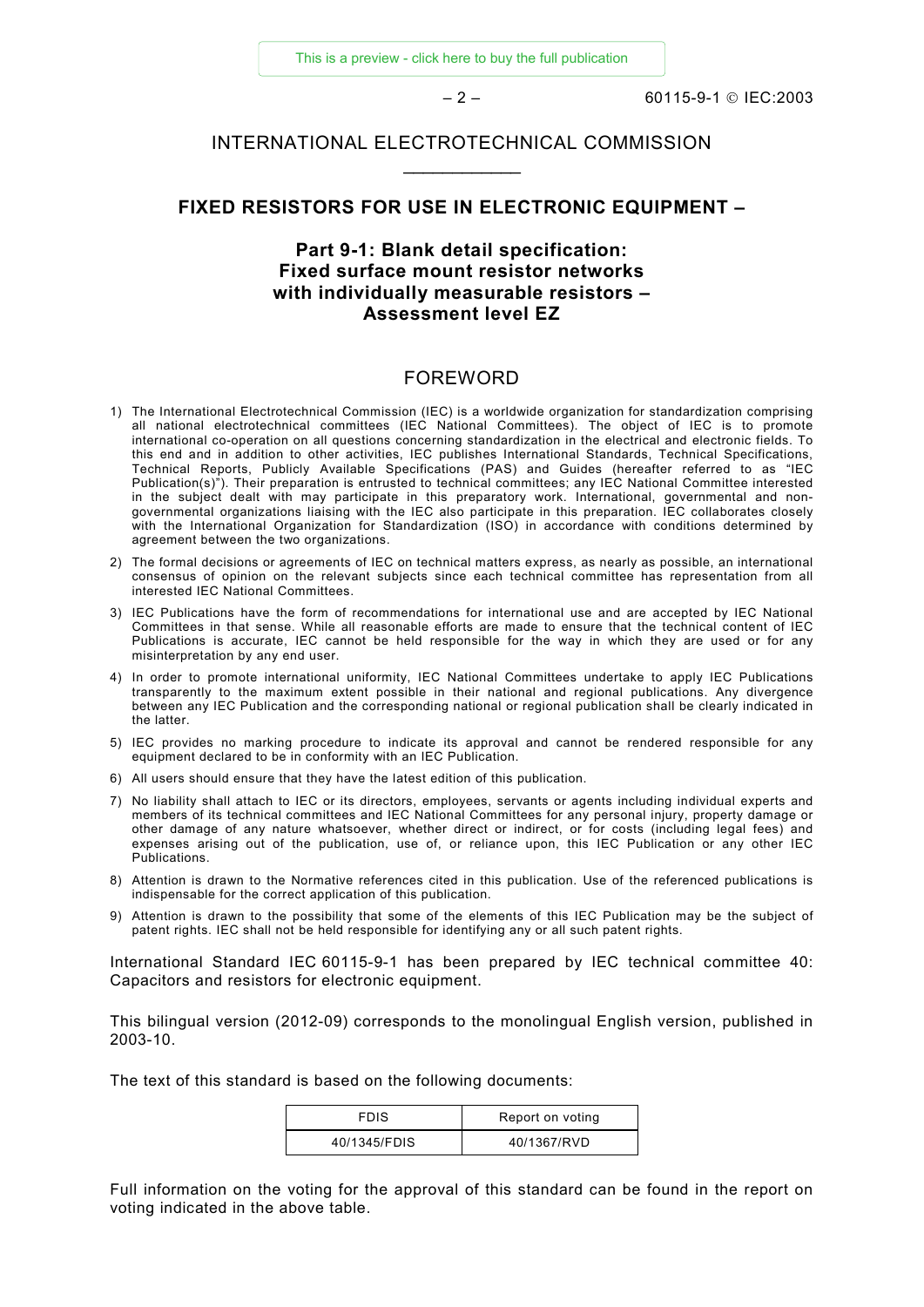60115-9-1 © IEC:2003  $-3-$ 

The French version of this standard has not been voted upon.

This publication has been drafted in accordance with the ISO/IEC Directives, Part 2.

The committee has decided that the contents of this publication will remain unchanged until the stability date indicated on the IEC web site under "http://webstore.iec.ch" in the data related to the specific publication. At this date, the publication will be

- reconfirmed,
- withdrawn,
- replaced by a revised edition, or
- amended.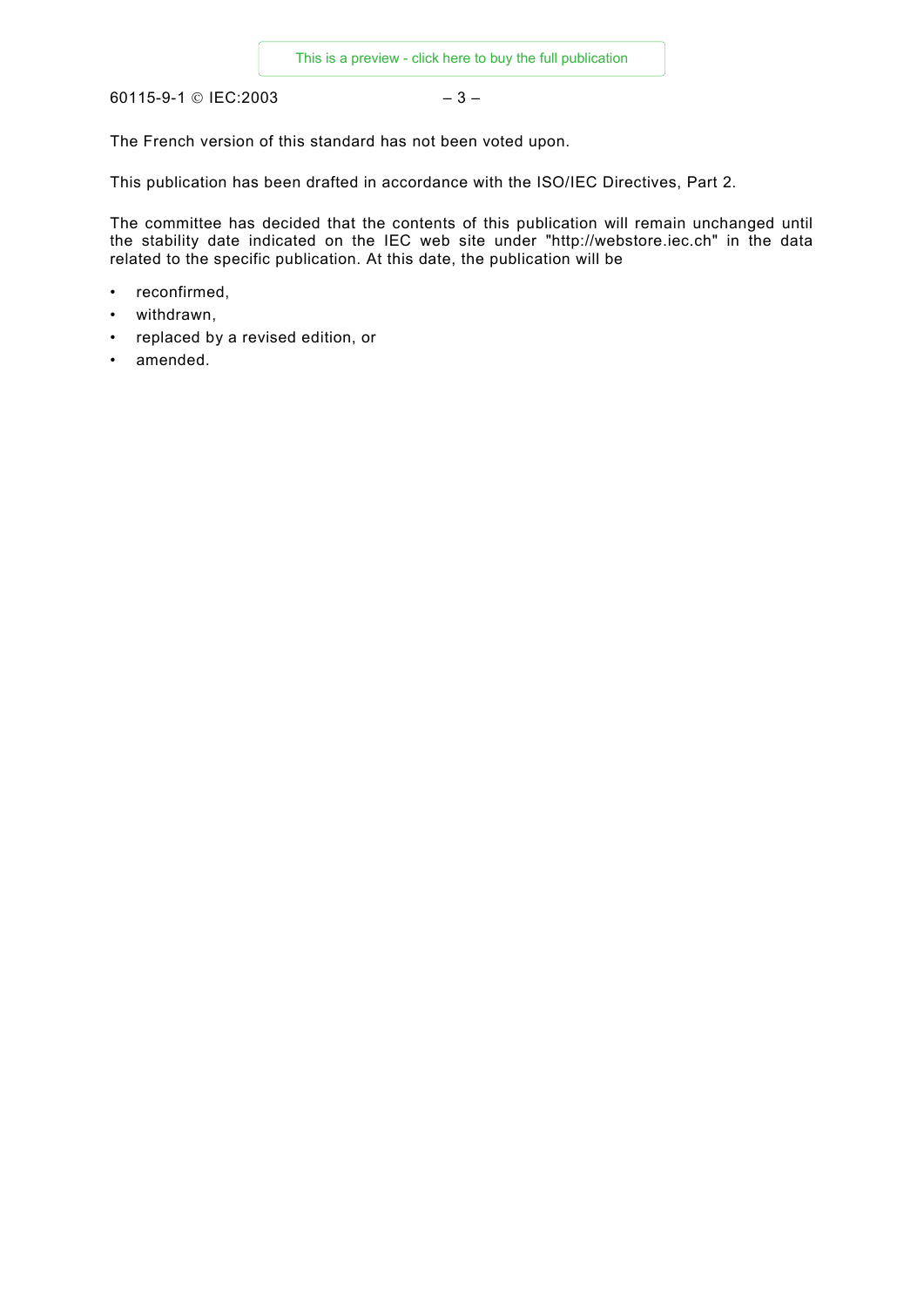$-4 - 60115-9-1$  © IFC:2003

#### INTRODUCTION

#### **Blank detail specification**

A blank detail specification is a supplementary document to the sectional specification and contains requirements for style, layout and minimum content of detail specifications. Detail specifications not complying with these requirements may not be considered as being in accordance with IEC specifications nor shall they be so described.

In the preparation of detail specifications the content of 1.4 of the sectional specification shall be taken into account.

The numbers between square brackets on the first page of the detail specification correspond to the following information which shall be inserted in the position indicated.

#### **Identification of the detail specification**

- [1] The "International Electrotechnical Commission" or the National Standards Organization under whose authority the detail specification is drafted.
- [2] The IEC or National Standards number of the detail specification, date of issue and any further information required by the national system.
- [3] The number and issue number of the IEC or national generic specification.
- [4] The IEC number of the blank detail specification.

#### **Identification of the resistor network**

- [5] A short description of the type of resistor network.
- [6] Information on typical construction (when applicable).
- [7] Outline drawing with main dimensions which are of importance for interchangeability and/or reference to the national or international documents for outlines. Alternatively, this drawing may be given in an annex to the detail specification.
- [8] Application or group of applications covered and/or assessment level.
- [9] Reference data on the most important properties, to allow comparison between the various resistor network types.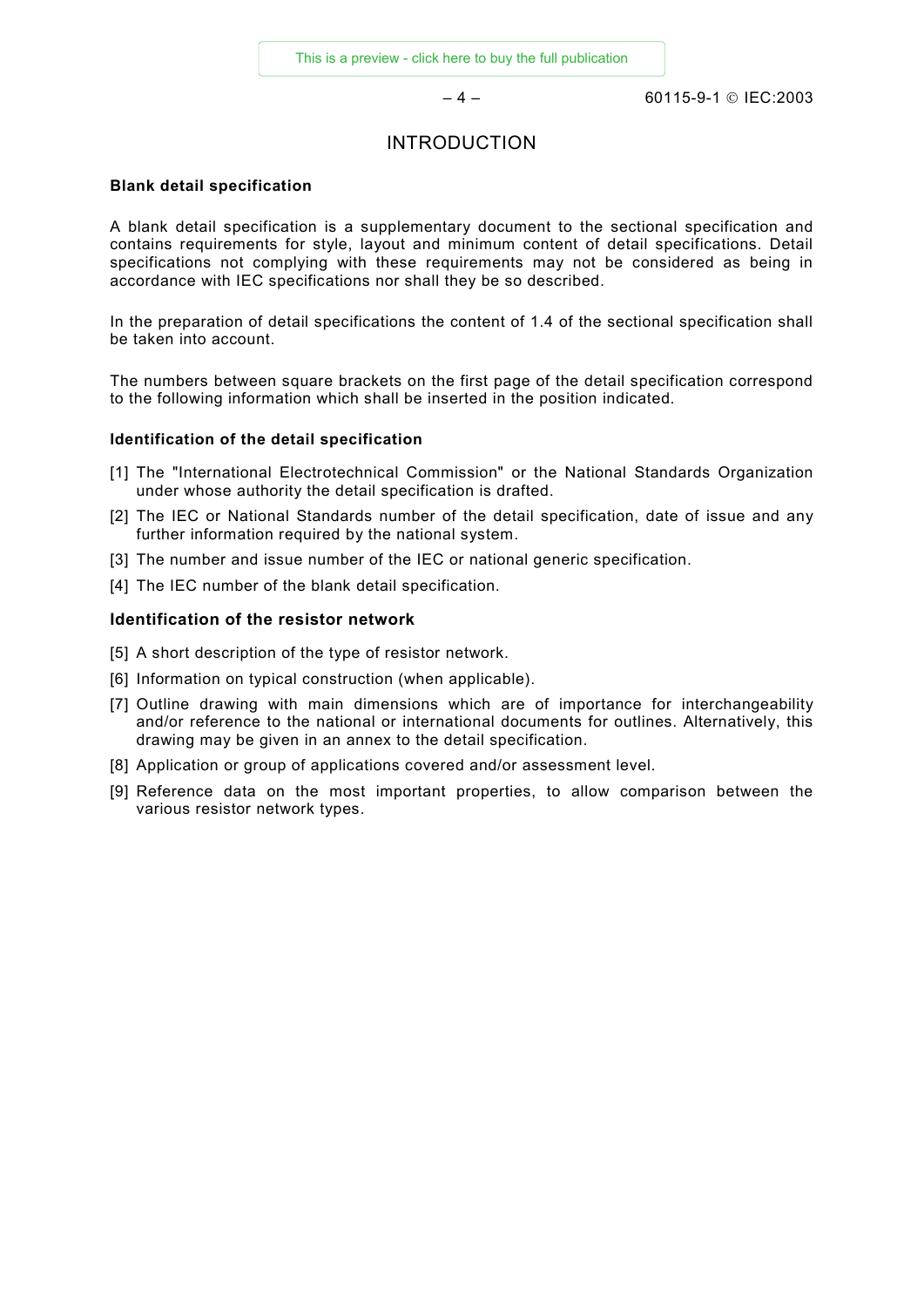60115-9-1 © IEC:2003 – 5 –

| $[1]$                                                                   | IEC 60115-9-1-XXX<br>QC 400701XXXXXX                        | $[2]$ |
|-------------------------------------------------------------------------|-------------------------------------------------------------|-------|
| ELECTRONIC COMPONENTS OF ASSESSED<br><b>QUALITY IN ACCORDANCE WITH:</b> | IEC 60115-9-1<br>QC 400701                                  | [4]   |
| $[3]$                                                                   |                                                             |       |
|                                                                         | <b>FIXED SURFACE MOUNT</b><br><b>RESISTOR NETWORKS WITH</b> | [5]   |
| Outline drawing: (see Table 1)<br>( angle projection)                   | INDIVIDUALLY MEASURABLE<br><b>RESISTORS</b>                 |       |
| $[7]$                                                                   |                                                             |       |
|                                                                         |                                                             | [6]   |
| (Other shapes are permitted within the dimensions<br>given)             | Assessment level: EZ                                        | [8]   |
| NOTE For [1] to [9]: see previous page.                                 |                                                             |       |

 [9] Information on the availability of components qualified to this detail specification is given in the IEC QC 001005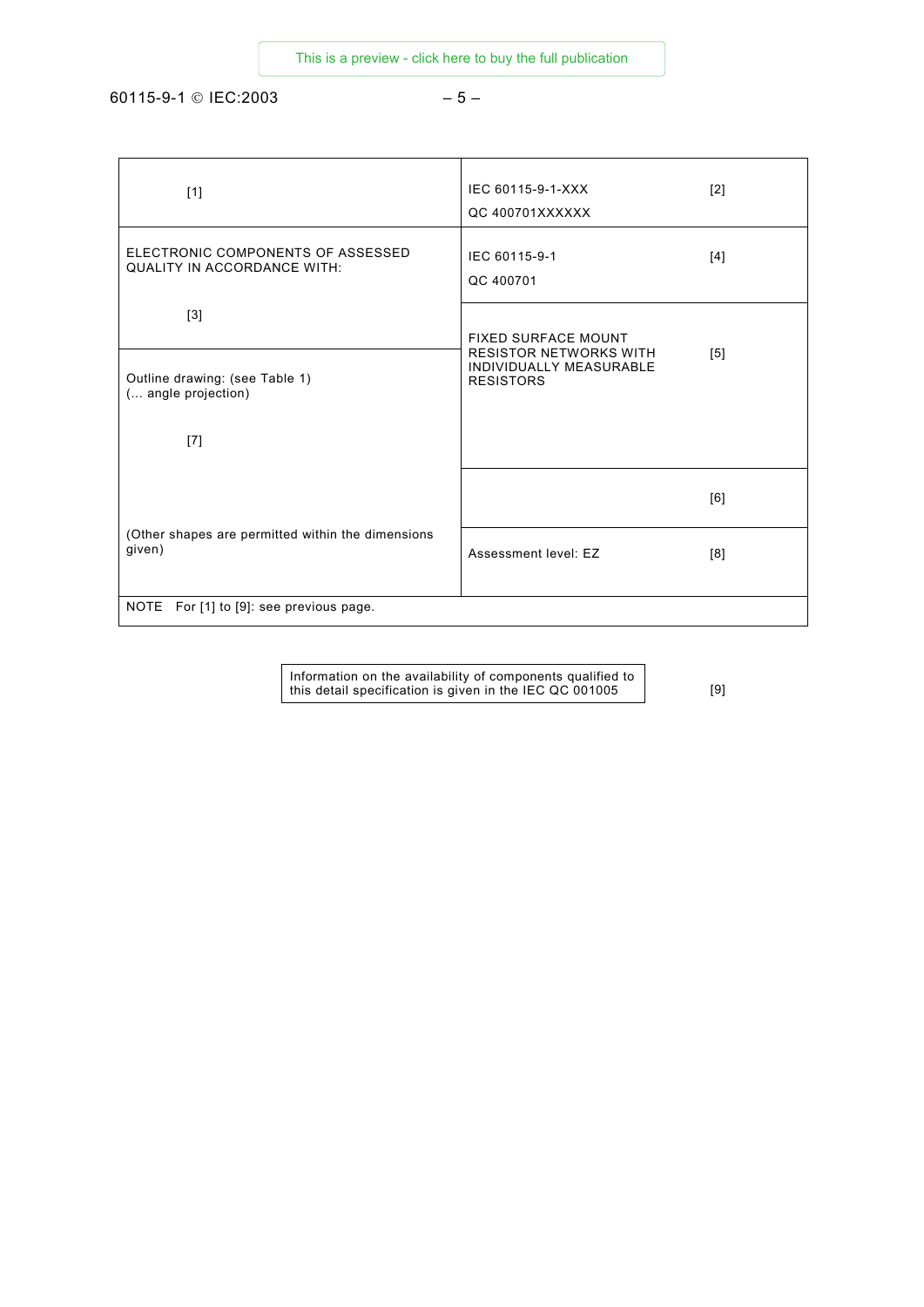#### **FIXED RESISTORS FOR USE IN ELECTRONIC EQUIPMENT –**

#### **Part 9-1: Blank detail specification: Fixed surface mount resistor networks with individually measurable resistors – Assessment level EZ**

#### **1 General data**

#### **1.1 Dimensions, ratings and characteristics**

#### **Table 1 – Styles related to dimensions, ratings and characteristics**

| Style | Rated<br>element<br>dissipation                                                                  | Rated<br>network<br>dissipation | Limiting<br>element<br>voltage | Insulation<br>voltage<br>against |                           | Insulation<br>voltage<br>between |   |   |                  | <b>Dimensions</b><br>mm |                  |          |  |
|-------|--------------------------------------------------------------------------------------------------|---------------------------------|--------------------------------|----------------------------------|---------------------------|----------------------------------|---|---|------------------|-------------------------|------------------|----------|--|
|       | at 70 $\degree$ C $\degree$                                                                      | at $70 °C$                      | (DC or AC<br>r.m.s.            | ambient                          | neighbouring<br>resistors | L                                | W | T | $\boldsymbol{A}$ | $\boldsymbol{B}$        | $\boldsymbol{P}$ | $\cdots$ |  |
|       | W                                                                                                | W                               | V                              | V                                | $\vee$                    |                                  |   |   |                  |                         |                  |          |  |
|       |                                                                                                  |                                 |                                |                                  |                           |                                  |   |   |                  |                         |                  |          |  |
|       |                                                                                                  |                                 |                                |                                  |                           |                                  |   |   |                  |                         |                  |          |  |
|       |                                                                                                  |                                 |                                |                                  |                           |                                  |   |   |                  |                         |                  |          |  |
| a)    | The detail specification shall specify the conditions under which the rated dissipation applies. |                                 |                                |                                  |                           |                                  |   |   |                  |                         |                  |          |  |

| Resistance range <sup>1</sup>                                                       | $\Omega$ to $\Omega$                               |
|-------------------------------------------------------------------------------------|----------------------------------------------------|
| Tolerances on rated resistance                                                      | $\pm$ %                                            |
| Climatic category                                                                   | $-1$ - $-1$                                        |
| <b>Stability class</b>                                                              | $\ldots \%$                                        |
| Limits for change of resistance:<br>- for long-term tests<br>- for short-term tests | $\pm$ ( %R + $\Omega$ )<br>$\pm$ ( %R + $\Omega$ ) |
| Temperature coefficient                                                             | $\alpha$ : 10 <sup>-6</sup> /K                     |

 $\overline{\phantom{a}}$ 

<span id="page-5-0"></span><sup>1</sup> The preferred values are those of the E24 and E96 series of IEC 60063.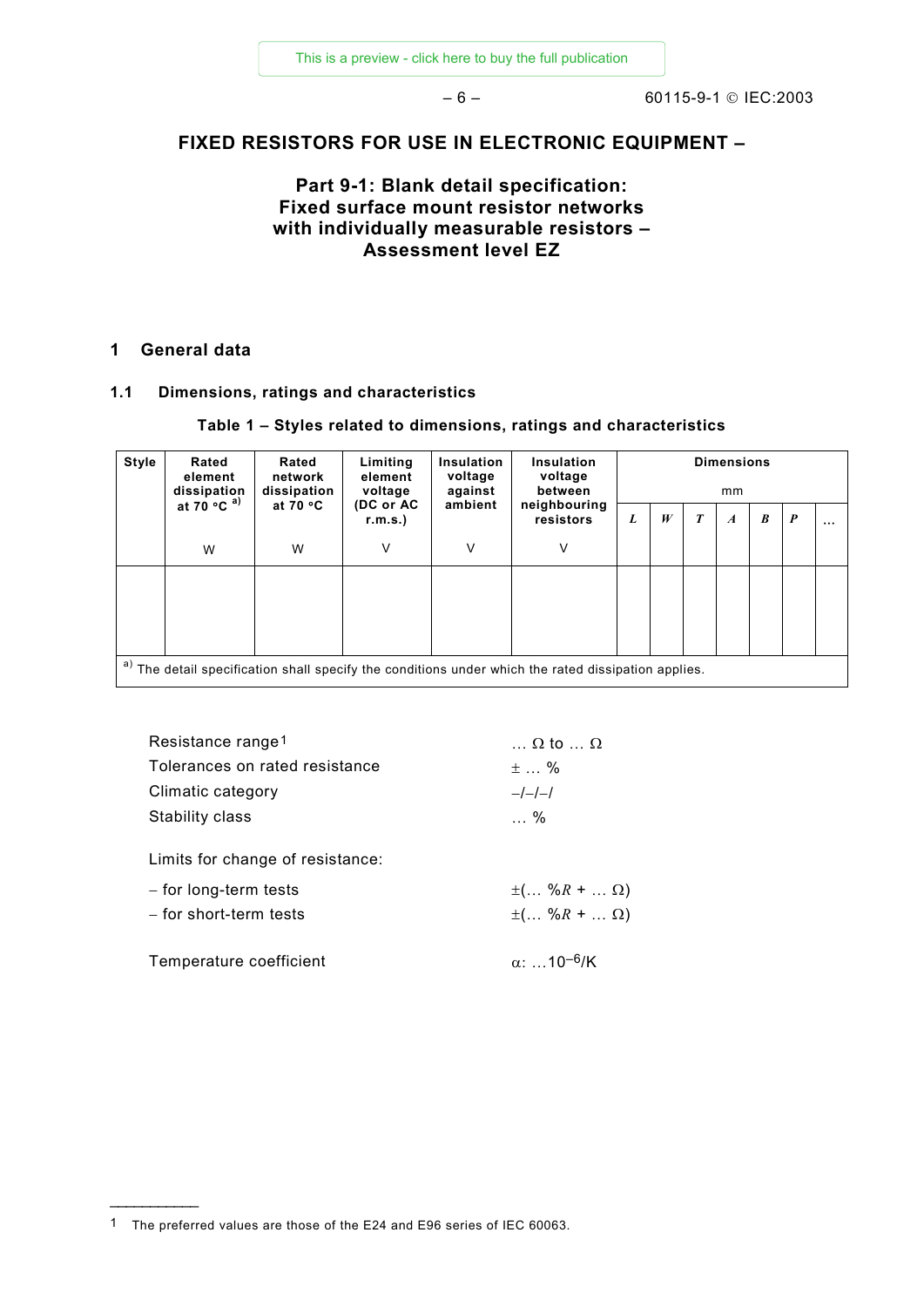60115-9-1 © IEC:2003 – 7 –

#### **1.1.1 Derating**

Resistors covered by this specification are derated according to the following curve:

(A suitable curve to be included in the detail specification)

NOTE See also 2.2.3 of the sectional specification.

#### **1.2 Recommended method(s) of mounting (to be inserted)**

(See 1.4.2 of IEC 60115-9.)

#### **1.3 Related documents**

Generic specification

IEC 60115-1:1999, *Fixed resistors for use in electronic equipment – Part 1: Generic specification*

Sectional specification

IEC 60115-9:2003, *Fixed resistors for use in electronic equipment – Part 9: Sectional specification: Fixed surface mount resistor networks with individually measurable resistors*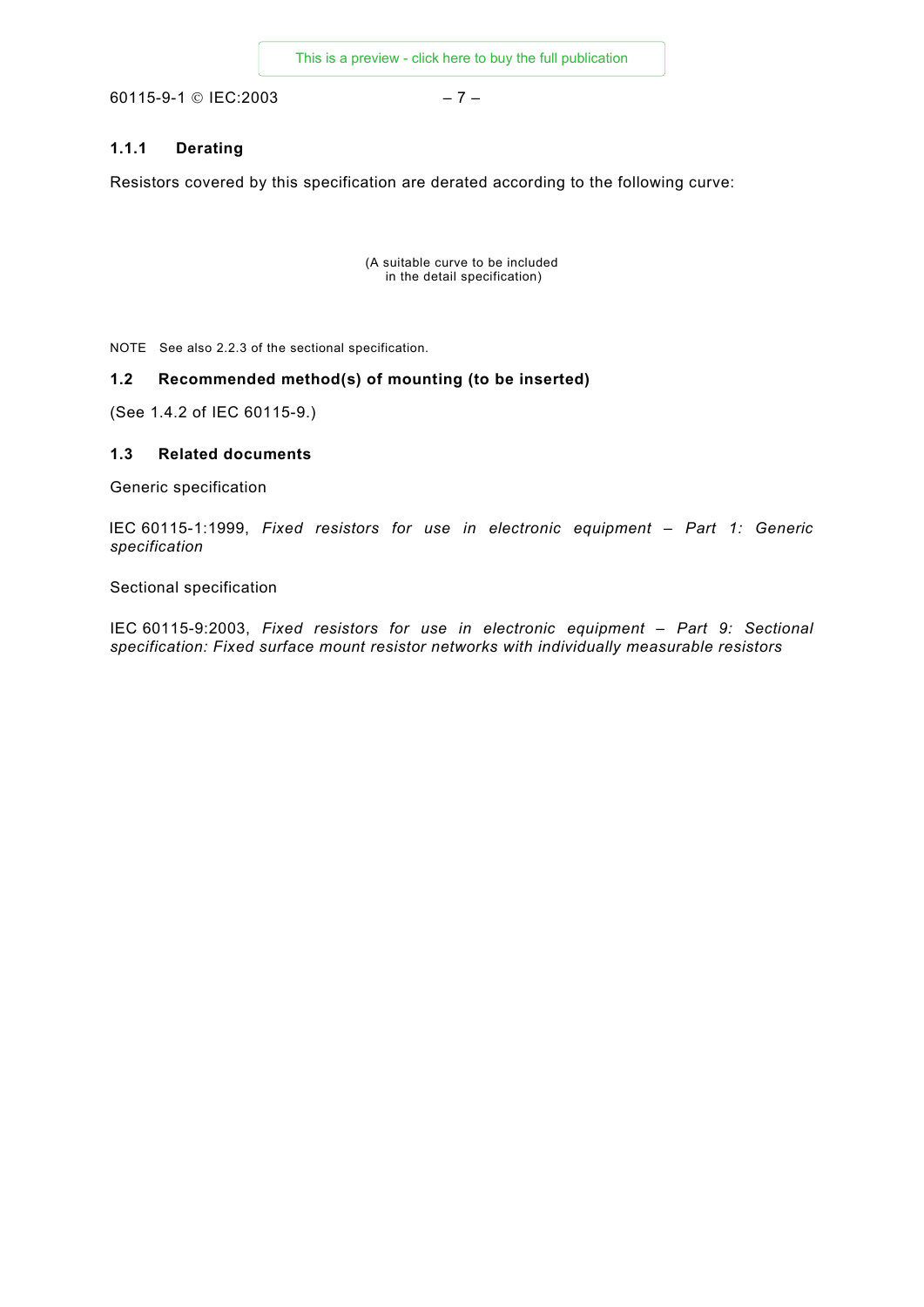[This is a preview - click here to buy the full publication](https://webstore.iec.ch/publication/783&preview=1)

 $-12 - 60115 - 9 - 1003$ 

#### COMMISSION ÉLECTROTECHNIQUE INTERNATIONALE \_\_\_\_\_\_\_\_\_\_\_\_

#### **RÉSISTANCES FIXES UTILISÉES DANS LES ÉQUIPEMENTS ÉLECTRONIQUES –**

#### **Partie 9-1: Spécification particulière cadre: Réseaux de résistances fixes montés en surface avec des résistances mesurables individuellement – Niveau d'assurance EZ**

#### AVANT-PROPOS

- 1) La CEI (Commission Électrotechnique Internationale) est une organisation mondiale de normalisation composée de l'ensemble des comités électrotechniques nationaux (Comités nationaux de la CEI). La CEI a pour objet de favoriser la coopération internationale pour toutes les questions de normalisation dans les domaines de l'électricité et de l'électronique. A cet effet, la CEI – entre autres activités – publie des Normes internationales, des Spécifications techniques, des Rapports techniques, des Spécifications accessibles au public (PAS) et des Guides (ci-après dénommés "Publication(s) de la CEI"). Leur élaboration est confiée à des comités d'études, aux travaux desquels tout Comité national intéressé par le sujet traité peut participer. Les organisations internationales, gouvernementales et non gouvernementales, en liaison avec la CEI, participent également aux travaux. La CEI collabore étroitement avec l'Organisation Internationale de Normalisation (ISO), selon des conditions fixées par accord entre les deux organisations.
- 2) Les décisions ou accords officiels de la CEI concernant les questions techniques représentent, dans la mesure du possible, un accord international sur les sujets étudiés, étant donné que les Comités nationaux intéressés sont représentés dans chaque comité d'études.
- 3) Les publications CEI se présentent sous la forme de recommandations internationales et elles sont agréées comme telles par les Comités nationaux de la CEI. Tous les efforts raisonnables sont entrepris afin que la CEI s'assure de l'exactitude du contenu technique de ses publications; la CEI ne peut pas être tenue responsable de l'éventuelle mauvaise utilisation ou interprétation qui en est faite par un quelconque utilisateur final.
- 4) Dans le but d'encourager l'unification internationale, les Comités nationaux de la CEI s'engagent à appliquer de façon transparente, dans toute la mesure possible, les publications de la CEI dans leurs publications nationales et régionales. Toutes divergences entre toutes Publications de la CEI et toutes publications nationales ou régionales correspondantes doivent être indiquées en termes clairs dans ces dernières.
- 5) La CEI n'a fixé aucune procédure concernant le marquage comme indication d'approbation et sa responsabilité n'est pas engagée quand un matériel est déclaré conforme à l'une de ses normes.
- 6) Tous les utilisateurs doivent s'assurer qu'ils sont en possession de la dernière édition de cette publication.
- 7) Aucune responsabilité ne doit être imputée à la CEI, à ses administrateurs, employés, auxiliaires ou mandataires, y compris ses experts particuliers et les membres de ses comités d'études et des Comités nationaux de la CEI, pour tout préjudice causé en cas de dommages corporels et matériels, ou de tout autre dommage de quelque nature que ce soit, directe ou indirecte, ou pour supporter les coûts (y compris les frais de justice) et les dépenses découlant de la publication ou de l'utilisation de cette Publication de la CEI ou de toute autre Publication de la CEI, ou au crédit qui lui est accordé.
- 8) L'attention est attirée sur les références Normatives citées dans cette publication. L'utilisation de publications référencées est obligatoire pour une application correcte de la présente publication.
- 9) L'attention est attirée sur le fait que certains des éléments de la présente Publication CEI peuvent faire l'objet de droits de propriété intellectuelle ou de droits analogues. La CEI ne saurait être tenue pour responsable de ne pas avoir identifié de tels droits de propriété et de ne pas avoir signalé leur existence.

La Norme internationale CEI 60115-9-1 a été établie par le comité d'études 40 de la CEI: Condensateurs et résistances pour équipements électroniques.

La présente version bilingue (2012-09) correspond à la version anglaise monolingue publiée en 2003-10.

Le texte anglais de cette norme est issu des documents 40/1345/FDIS et 40/1367/RVD.

Le rapport de vote 40/1367/RVD donne toute information sur le vote ayant abouti à l'approbation de cette norme.

La version française n'a pas été soumise au vote.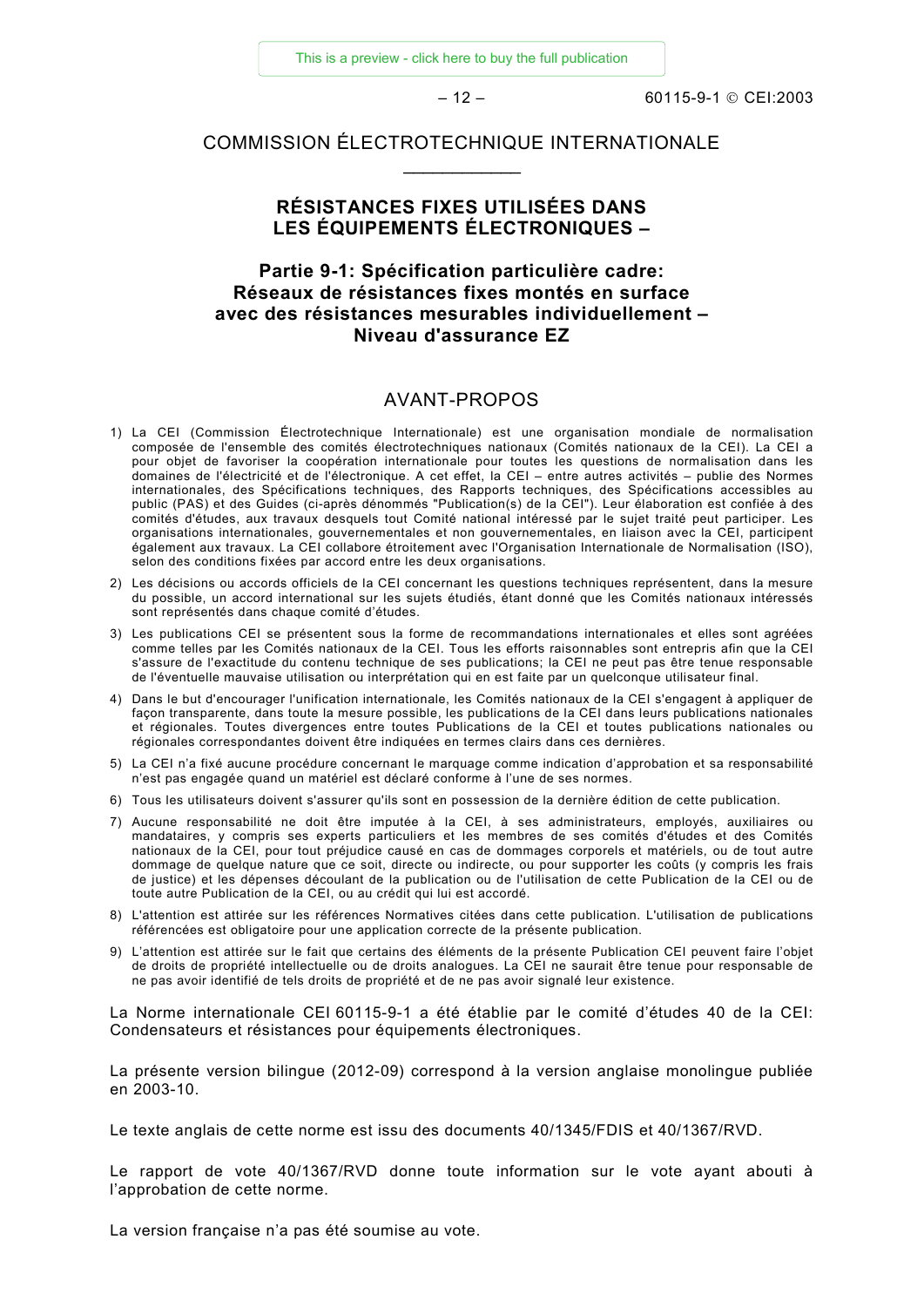60115-9-1 © CEI:2003 - 13 -

Cette publication a été rédigée selon les Directives ISO/CEI, Partie 2.

Le comité a décidé que le contenu de cette publication ne sera pas modifié avant la date de stabilité indiquée sur le site web de la CEI sous "http://webstore.iec.ch" dans les données relatives à la publication recherchée. A cette date, la publication sera

- reconduite,
- supprimée,
- remplacée par une édition révisée, ou
- amendée.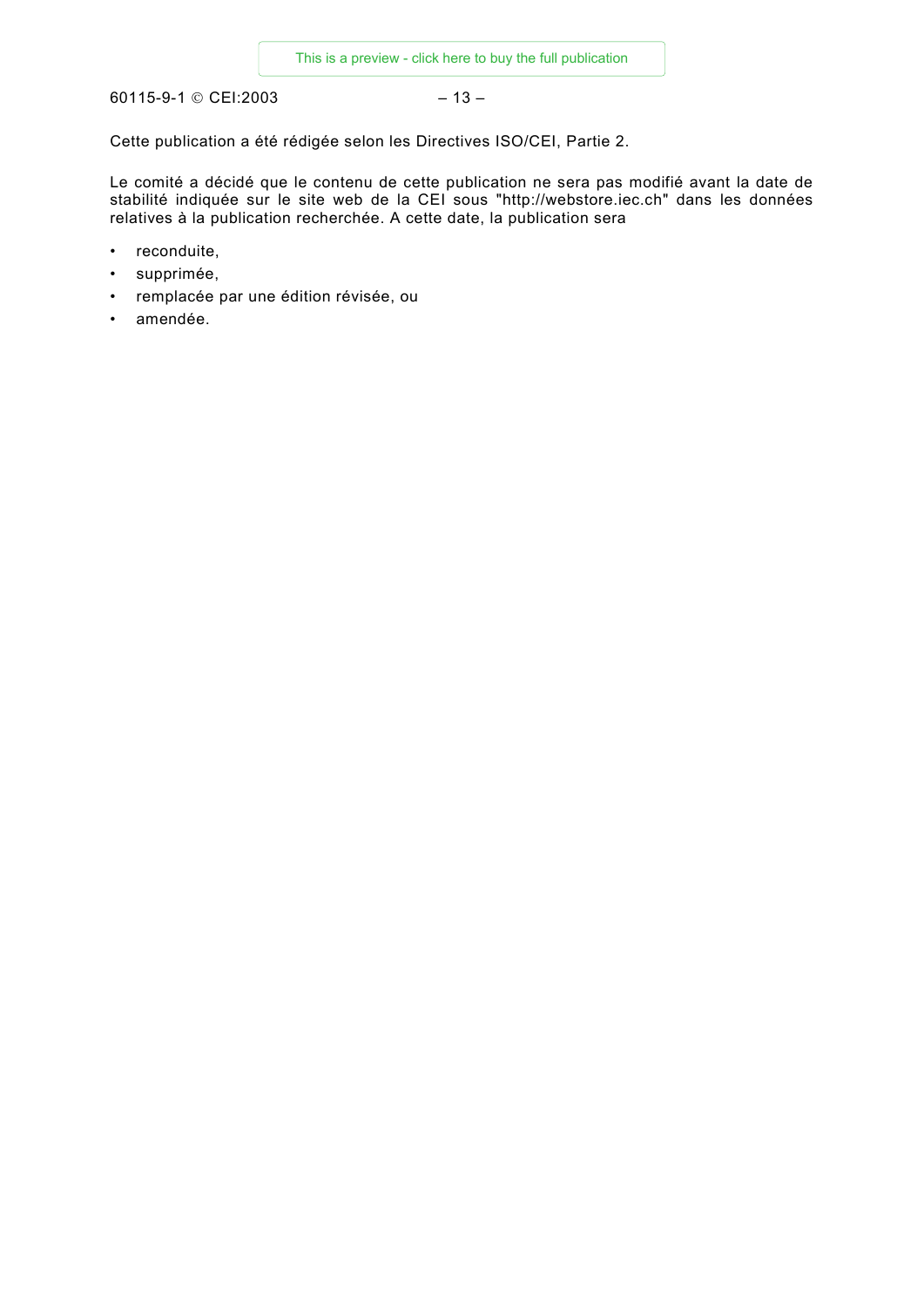#### INTRODUCTION

#### **Spécification particulière cadre**

Une spécification particulière cadre est un document qui vient en supplément de la spécification intermédiaire et elle contient des exigences portant sur les modèles, la disposition et le contenu minimal des spécifications particulières. Les spécifications particulières qui ne sont pas conformes à ces exigences peuvent ne pas être considérées comme conformes aux spécifications CEI et elles ne doivent pas être décrites comme telles.

Dans l'établissement des spécifications particulières, le contenu de 1.4 de la spécification intermédiaire doit être pris en compte.

Les numéros figurant entre crochets sur la première page de la spécification particulière correspondent aux informations suivantes qui doivent être insérées aux emplacements indiqués.

#### **Identification de la spécification particulière**

- [1] La Commission Électrotechnique Internationale ou l'Organisme National de Normalisation sous l'autorité duquel la spécification particulière est élaborée.
- [2] Le numéro National ou CEI de la spécification particulière, la date d'édition et toute information supplémentaire exigée par le système national.
- [3] Le numéro et le numéro d'édition de la spécification générique CEI ou nationale.
- [4] Le numéro CEI de la spécification particulière cadre.

#### **Identification du réseau de résistances**

- [5] Une brève description du type de réseau de résistances.
- [6] Information sur une construction type (si applicable).
- [7] Dessin d'encombrement donnant les principales dimensions qui importent pour l'interchangeabilité et/ou la référence aux documents nationaux ou internationaux pour les encombrements. En variante, ce dessin peut aussi bien figurer en annexe à la spécification particulière.
- [8] Application ou groupe d'applications couvertes et/ou niveau d'assurance de la qualité.
- [9] Les données de référence sur les propriétés les plus importantes pour permettre la comparaison entre différents types de réseaux de résistances.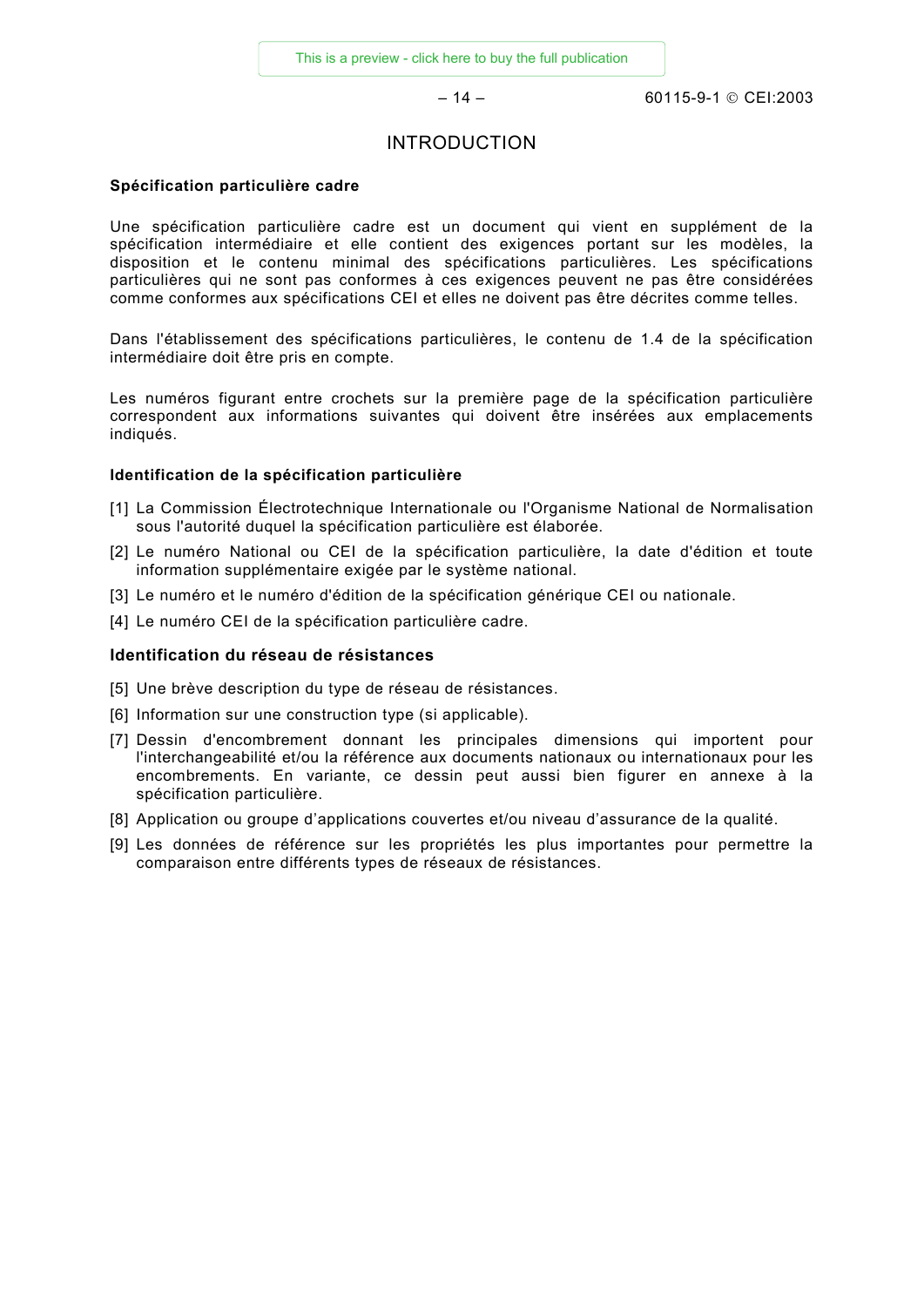60115-9-1 © CEI:2003 - 15 -

| $[1]$                                                                       | CEI 60115-9-1-XXX<br>$[2]$<br>QC 400701XXXXXX                                              |  |  |  |  |
|-----------------------------------------------------------------------------|--------------------------------------------------------------------------------------------|--|--|--|--|
| COMPOSANTS ÉLECTRONIQUES SOUS ASSURANCE<br>DE<br>LA QUALITÉ CONFORMÉMENT À: | CEI 60115-9-1<br>$[4]$<br>QC 400701                                                        |  |  |  |  |
| $[3]$                                                                       | RÉSEAUX DE RÉSISTANCES FIXES                                                               |  |  |  |  |
| Dessin d'encombrement: (voir le Tableau 1)<br>( projection d'angle)         | POUR MONTAGE EN SURFACE AVEC DES [5]<br>RÉSISTANCES MESSURABLES<br><b>INDIVIDUELLEMENT</b> |  |  |  |  |
| $[7]$                                                                       |                                                                                            |  |  |  |  |
|                                                                             | [6]                                                                                        |  |  |  |  |
| (D'autres formes sont permises dans les dimensions<br>données)              | Niveau d'assurance: EZ<br>[8]                                                              |  |  |  |  |
| NOTE Pour [1] à [9]: voir les pages précédentes.                            |                                                                                            |  |  |  |  |

 [9] Se référer à la CEI QC 001005 pour connaître les composants disponibles qui sont homologués selon cette spécification particulière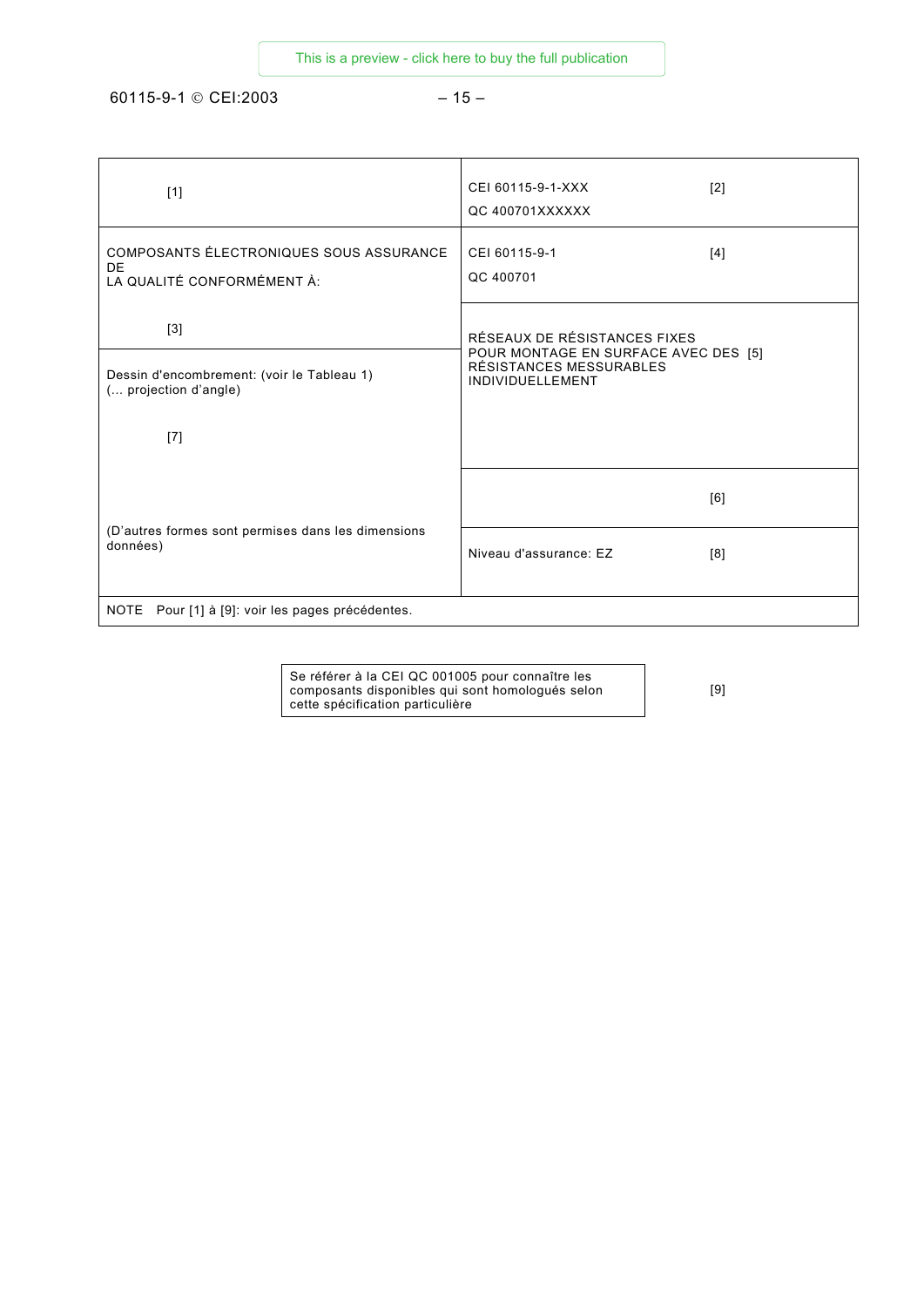$-16 - 60115 - 9 - 1 \odot \text{CE}$ 

### **RÉSISTANCES FIXES UTILISÉES DANS LES ÉQUIPEMENTS ÉLECTRONIQUES –**

#### **Partie 9-1: Spécification particulière cadre: Réseaux de résistances fixes montés en surface avec des résistances mesurables individuellement – Niveau d'assurance EZ**

#### **1 Données générales**

#### **1.1 Dimensions, valeurs limites et caractéristiques**

#### **Tableau 1 – Modèles relatifs aux dimensions, aux valeurs limites et caractéristiques**

| Modèle | <b>Dissipation</b><br>d'éléments<br>assignée à                                                                 | <b>Dissipation</b><br>de réseau<br>assignée à | <b>Tension</b><br>limite de<br>l'élément              | <b>Tension</b><br>d'isolement par<br>rapport à | <b>Dimensions</b><br><b>Tension</b><br>d'isolement<br>entre les<br><sub>mm</sub> |   |   |                  |                  |                  |                  |          |
|--------|----------------------------------------------------------------------------------------------------------------|-----------------------------------------------|-------------------------------------------------------|------------------------------------------------|----------------------------------------------------------------------------------|---|---|------------------|------------------|------------------|------------------|----------|
|        | $70^{\circ}$ C <sup>a)</sup>                                                                                   | 70 °C                                         | (continue<br>ou<br>alternative<br>valeur<br>efficace) | l'environnement<br>ambiant                     | résistances<br>avoisinantes                                                      | L | W | $\boldsymbol{T}$ | $\boldsymbol{A}$ | $\boldsymbol{B}$ | $\boldsymbol{P}$ | $\cdots$ |
|        | W                                                                                                              | W                                             |                                                       | $\vee$                                         | v                                                                                |   |   |                  |                  |                  |                  |          |
|        |                                                                                                                |                                               |                                                       |                                                |                                                                                  |   |   |                  |                  |                  |                  |          |
| a)     | La spécification particulière doit préciser les conditions dans lesquelles la dissipation assignée s'applique. |                                               |                                                       |                                                |                                                                                  |   |   |                  |                  |                  |                  |          |

| Gamme de résistance <sup>1</sup>       | $\Omega$ and $\Omega$          |
|----------------------------------------|--------------------------------|
| Tolérances sur la résistance assignée  | $\pm$ %                        |
| Catégorie climatique                   | $-1$ - $-1$                    |
| Classe de stabilité                    | $\mathcal{A}^{\prime}$         |
| Limites de la variation de résistance: |                                |
| – pour les essais à long terme         | $\pm$ ( %R + $\Omega$ )        |
| - pour les essais à court terme        | $\pm$ ( %R + $\Omega$ )        |
| Coefficient de température             | $\alpha$ : 10 <sup>-6</sup> /K |

 $\overline{\phantom{a}}$ 

<span id="page-11-0"></span><sup>1</sup> Les valeurs préférentielles sont celles des séries E24 et E96 de la CEI 60063.